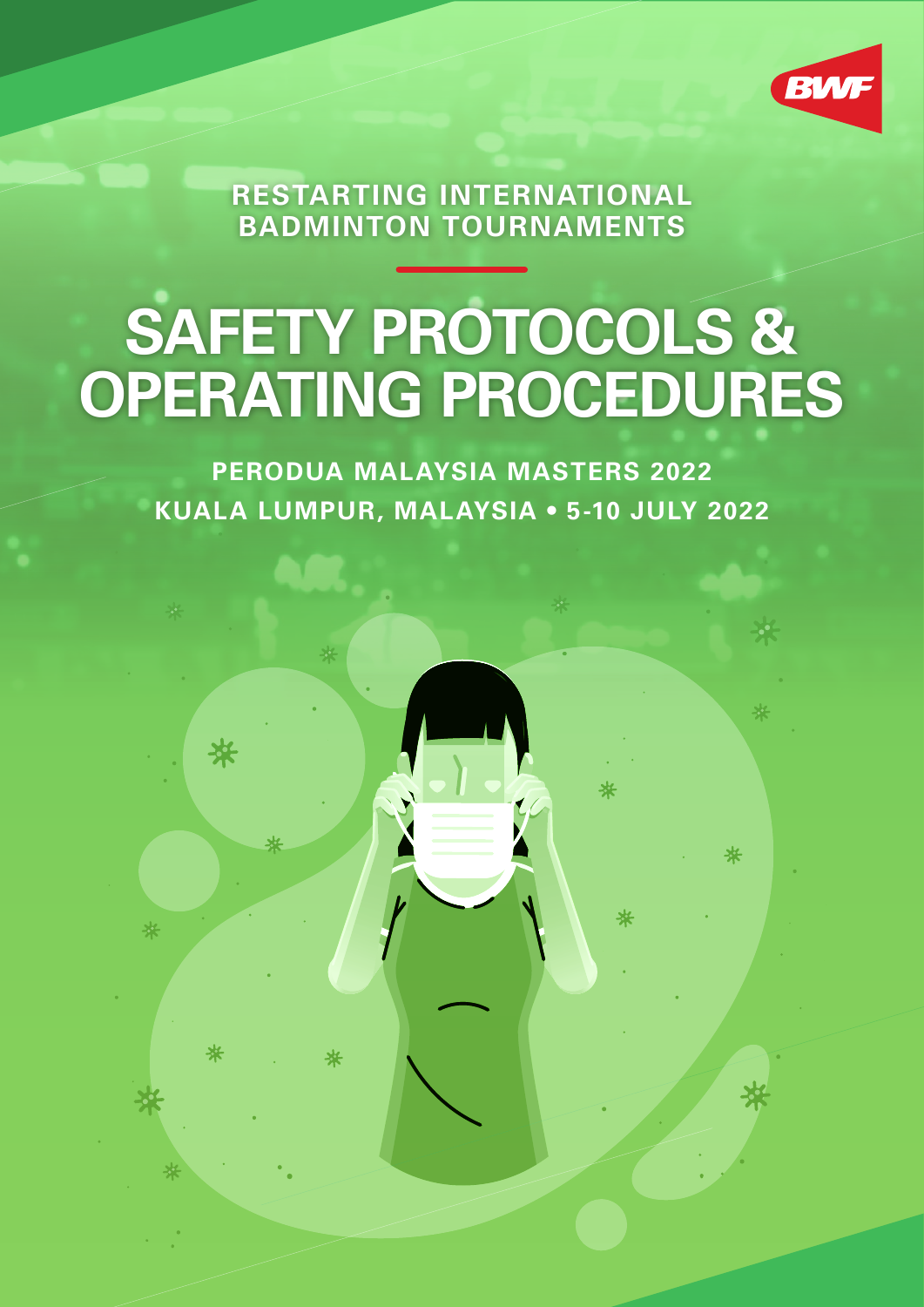# **Introduction**

The widespread success of national vaccination programmes has allowed the opening of many economies and international travel is rapidly increasing towards pre pandemic levels in many parts of the world. In the context of vaccination, a recent survey of the top 100 players showed that at least 95% of all participating athletes are vaccinated and therefore protected against the most severe conditions of the COVID-19 disease. With these facts in hand, it is now deemed possible to relax some of the COVID-19 tournament protocols in line with many government policies around the world. Where local governments do mandate increased restrictions over and above the BWF protocols, it will be necessary for all participants to follow these.

The BWF's COVID-19 Safety Protocols & Operating Procedures (Phase 3) document can be accessed [here.](https://extranet.bwfbadminton.com/docs/document-system/81/140/3151/Restarting%20International%20Badminton%20Tournaments%20-%20Safety%20Protocols%20Operating%20Procedure%202022%20-%20PHASE%203.pdf)

## **The Current Situation in Malaysia**

COVID-19 infections are decreasing in Malaysia, with around 2,000 reported on average each day (total infections in Malaysia is over 4.5 million). More than 83% per the country's population have received 2 doses of vaccines.

As of 15 May 2022, until further notice, Malaysia has reopened its borders to short term visitors. Although some of the restrictions have been loosen/uplifted, certain visitors are still required to undertake several actions prior to departure, upon arrival as well as during their stay in Malaysia.

### **General Guidelines and Preventive Measures**

Players, coaches, tournament staff and volunteers all have a joint responsibility for ensuring that their movements take place in a way that limit any potential spread of infection. It is very important that the preventive measures are closely followed in accordance with the general guidelines of the health authorities.

To comply with the provisions of the health protocols set by the Malaysian government, kindly ensure that you always follow these basic preventive measures:

- Cough and sneeze into your sleeve
- Wash hands and / or use hand sanitiser frequently
- Wearing of face mask is mandatory indoors as well as at crowded areas
- Inform the medical team if feeling unwell or having symptoms of COVID-19 infection

#### **Key Points**

- The tournament will be organized under the Phase 3 BWF COVID-19 Safety Protocols.
- There are 2 categories for entry into Malaysia:
	- $\circ$  Category A: Participants who are partially vaccinated or not vaccinated
	- o Category B: Participants who are fully vaccinated
- All participants must register their COVID-19 vaccination with the Malaysian authority.
- All participants must download the 'MySejahtera' mobile app and register their details.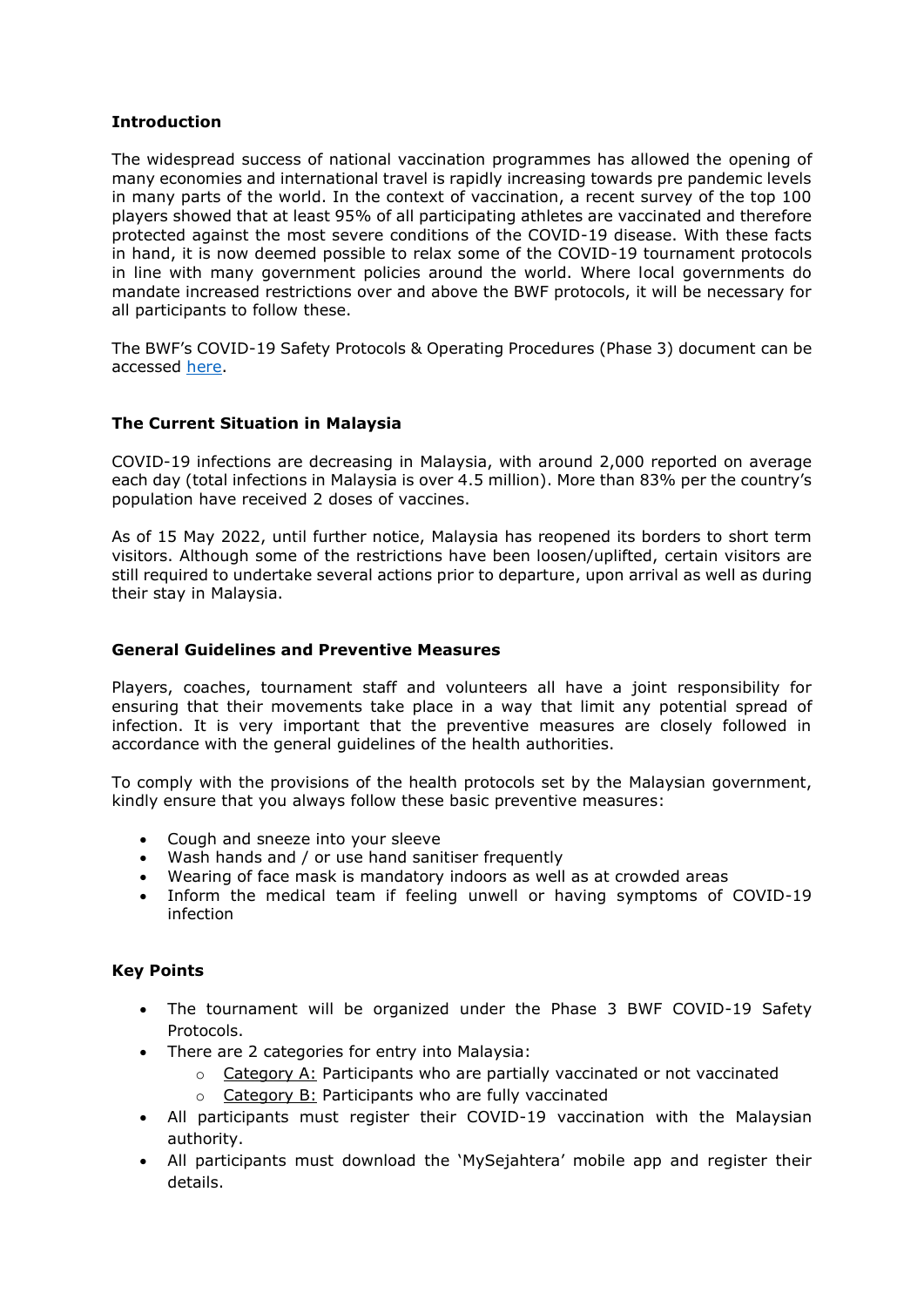- Participants may be required to apply for visa for traveling into Malaysia.
- **Effective 18 May 2022, participants in Category B no longer required to perform Pre-Arrival RT-PCR test. Pre-Arrival RT-PCR test is still mandatory for participants in Category A for entry into Malaysia.**
- On-Arrival Quarantine is applicable for participants under Category A.
- **BWF will not be administering a tournament testing programme.**
- 6 practice courts are available at Sri Putra Hall, as well as 2 warm-up courts.
- Official hotel for the tournament is JW Marriot Kuala Lumpur.
- Team Managers' meeting is scheduled for Monday, 4 July at 14:00 at the competition venue – Axiata Arena.

## **Important Contact Details**

| <b>Tournament Manager</b> | <b>Secretariat Office</b> | <b>COVID-19 Helpdesk</b> |
|---------------------------|---------------------------|--------------------------|
| Cheah Ui Teng             | Shamsuddin Alang Hassan   | Suriatie Satdin          |
| cheah.ut@bam.org.my       | shamsuddin.ah@bam.org.my  | suriati.s@bam.org.my     |
| +60 12 284 1130           | +60 12 655 8684           | +60 16 343 0141          |

# **COVID-19 Testing for Players and Team Entourage to enter Malaysia**

All fully vaccinated travellers 18 and above, and those 17 and below regardless of vaccination status are exempted from the pre-arrival test to enter Malaysia.

Partially vaccinated and unvaccinated travellers aged 18 and above are required to provide a negative COVID-19 test taken 2 days before departure. This test can either be:

- RT-PCR test or
- A professionally administered Rapid Antigen test (RTK-Ag)

#### **On-Arrival Testing**

On-Arrival Testing is not required for the tournament.

# **Entry Requirements**

EFFECTIVE 15 MAY 2022, Malaysia has reopened its borders to short term visitors. Participants will be required to undertake several actions in advance of departure to Malaysia and upon arrival.

Below is the Malaysian Government's pre-travel checklist:

- Download the MySejahtera app and create an account o Link:<https://www.mysafetravel.gov.my/mysejahtera>
- Complete the pre-departure form via the 'Traveller' icon
- Participants with overseas-issued COVID-19 vaccine certificates must verify their digital COVID-19 vaccine certificate on [https://mysafetravel.gov.my](https://mysafetravel.gov.my/)

All fully vaccinated travellers are exempted from testing and quarantine. Anyone who is not fully vaccinated must take both pre-arrival test, on-arrival test, must also undergo quarantine for 5 (five) days upon arrival, and perform RTK-Ag test on Day 5 (release from quarantine with negative test result).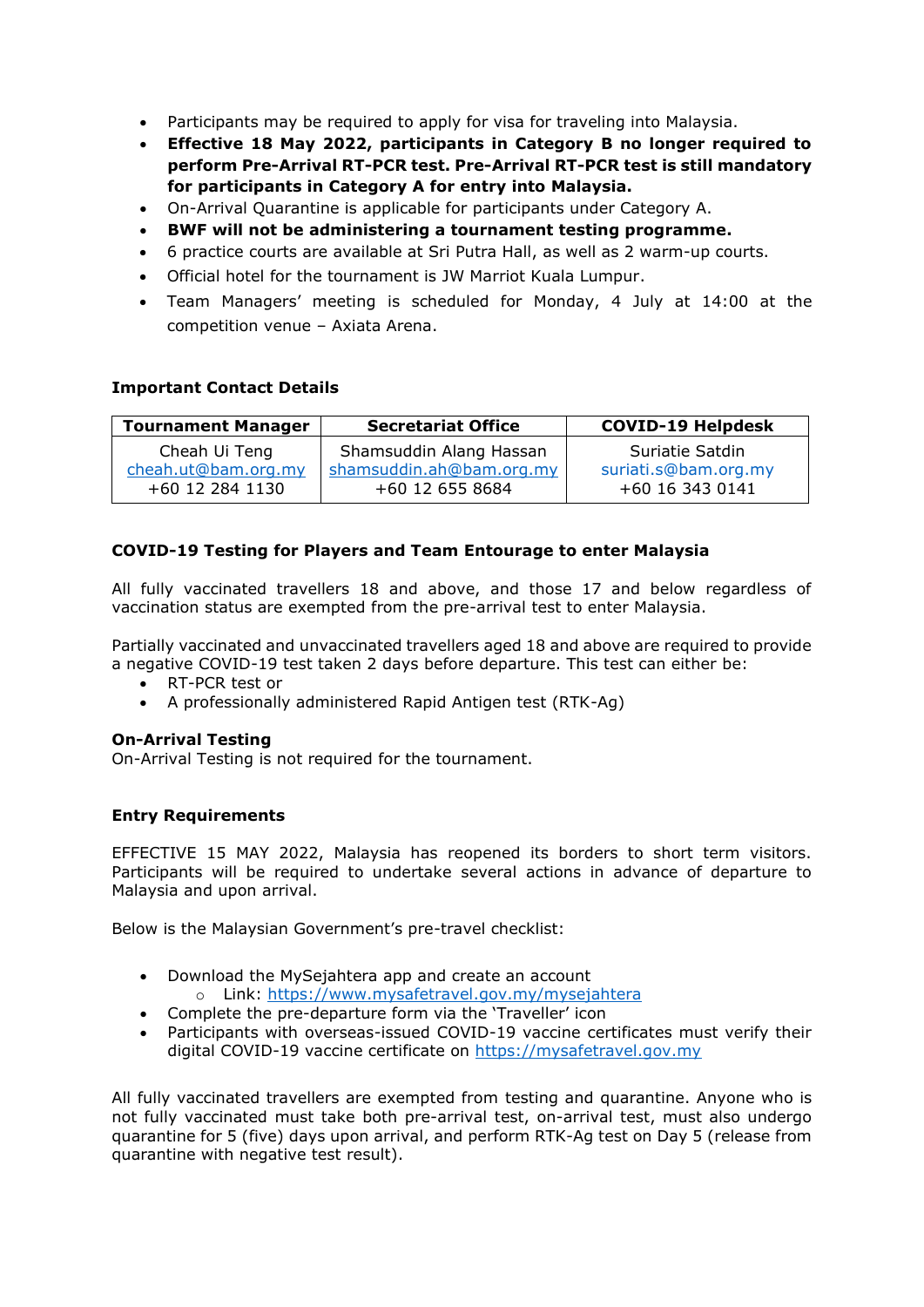## **Vaccination**

Below is the Malaysian Governments' definition of fully and partially vaccinated, as of 1 April 2022:

Link:<https://www.mysafetravel.gov.my/vaccine/status>

18 years old and above who have received two primary doses of the Sinovac vaccine and 60 years old and above who are fully vaccinated with any type of COVID-19 vaccines are required to get a third dose of vaccine (booster) to keep their fully vaccinated status. This applies to all citizens and non-citizens.

| <b>Type of COVID-19</b><br><b>Vaccines</b>                | <b>No. of Doses</b> | 18-59 Years Old      | 60 Years Old &<br><b>Above</b> |
|-----------------------------------------------------------|---------------------|----------------------|--------------------------------|
| <b>Sinovac</b>                                            | 2 doses             | Partially vaccinated |                                |
| <b>Sinopharm</b>                                          | 3 doses             | Fully vaccinated     |                                |
| <b>Pfizer</b><br>Moderna<br><b>AstraZeneca</b><br>Covaxin | 2 doses             | Fully vaccinated     | Partially vaccinated           |
| <b>Covishield</b><br><b>Novavax</b><br><b>Sputnik V</b>   | 3 doses             | Fully vaccinated     |                                |
| <b>CanSino</b><br>Johnson&Johnson                         | 1 dose              | Fully vaccinated     | Partially vaccinated           |
| <b>Sputnik Light</b>                                      | 2 doses             | Fully vaccinated     |                                |

Malaysia will also accept COVID-19 vaccines that are not listed under the World Health Organisation's Emergency Use Listing but are approved by regulatory agencies in other countries.

#### **Registration of Vaccination Certificate**

For travellers with COVID-19 digital vaccination certificates issued outside Malaysia, please verify your digital COVID-19 certificate on [www.mysafetravel.gov.my](http://www.mysafetravel.gov.my/) before departing to Malaysia.

# **Testing Strategy**

The testing strategy is divided into the following:

- **Pre-Arrival Test\*:** Applicable only to participants in Category A (RT-PCR or professional RTK-Ag).
- **Quarantine RTK-Ag Test\*:** Applicable only to participants in Category A on Day 5 of quarantine.
- **Pre-Departure Test:** Participants who require a negative test certificate to travel to their next destination (leaving Malaysia), to proceed to check with BAM (**2 days before scheduled departure**) for assistance to secure the test needed. Please note that the cost of this test will be borne by the Member Association(s)/player(s).

*\*Requirements imposed by Government of Malaysia*